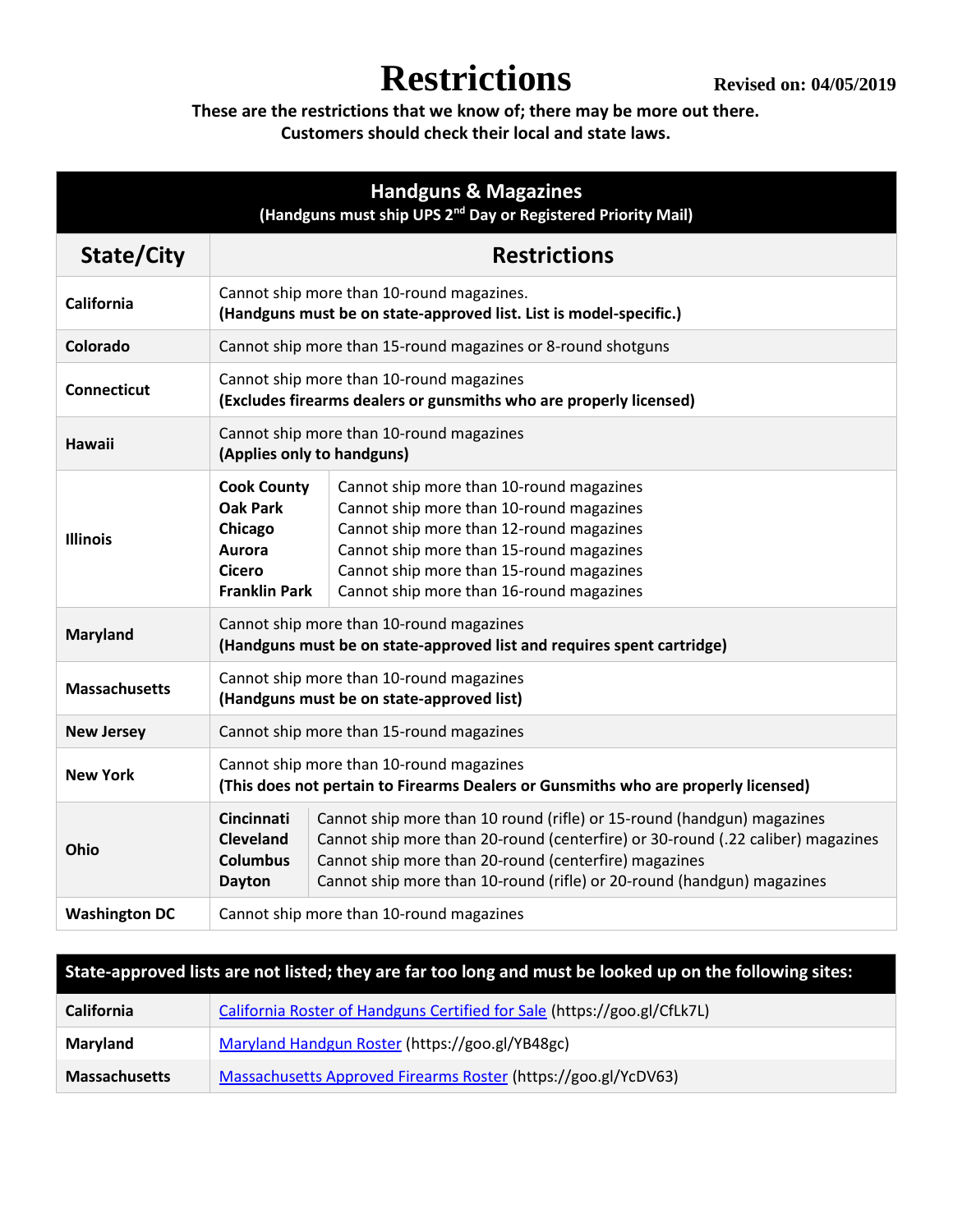| <b>Ammunition</b>     |                                                             |  |
|-----------------------|-------------------------------------------------------------|--|
| <b>California</b>     | Cannot dropship. Dealer must have an FFL to purchase.       |  |
| <b>New York State</b> | No internet retail sales allowed. Sales to dealers is fine. |  |

| <b>Air Guns</b>      |                                                                                                                   |                                                                                                                                         |  |
|----------------------|-------------------------------------------------------------------------------------------------------------------|-----------------------------------------------------------------------------------------------------------------------------------------|--|
| State/City           | <b>Restrictions</b>                                                                                               |                                                                                                                                         |  |
| <b>Delaware</b>      | Requires FFL to transfer on all air guns, unless the gun is strictly a BB gun<br>(meaning it cannot fire pellets) |                                                                                                                                         |  |
| <b>Illinois</b>      | Chicago                                                                                                           | <b>Cannot ship</b>                                                                                                                      |  |
|                      | <b>All Other Areas</b>                                                                                            | Any air gun shooting a projectile over .18" or any air<br>gun shooting 700 fps (feet per second) or greater must<br>go to an FFL dealer |  |
| <b>New Jersey</b>    | Requires FFL to transfer on all air guns<br>(Note: Air rifles with suppressors cannot be shipped to New Jersey)   |                                                                                                                                         |  |
| <b>New York</b>      | <b>New York City</b><br>(Includes Manhattan, Brooklyn,<br>Bronx, Queens, Staten Island)                           | <b>Cannot ship</b>                                                                                                                      |  |
| <b>North Dakota</b>  | Requires FFL to transfer on all air guns (air guns are considered Dangerous Weapons)                              |                                                                                                                                         |  |
| Pennsylvania         | Philadelphia<br><b>Cannot ship</b>                                                                                |                                                                                                                                         |  |
| <b>Rhode Island</b>  | Requires FFL to transfer on all air guns                                                                          |                                                                                                                                         |  |
| <b>Tennessee</b>     | <b>Johnson City</b><br><b>Cannot Ship</b>                                                                         |                                                                                                                                         |  |
| <b>Washington DC</b> | <b>Cannot Ship</b>                                                                                                |                                                                                                                                         |  |

| <b>Melting Point Restrictions</b>     |                                                               |  |
|---------------------------------------|---------------------------------------------------------------|--|
| Hawaii, Illinois,<br><b>Minnesota</b> | Must check with state to see if firearm meets proper criteria |  |

| <b>HazMat</b>                 |                                                                                             |  |
|-------------------------------|---------------------------------------------------------------------------------------------|--|
| <b>Butane (BU)</b>            | UPS Ground Only. Cannot ship Air or by Postal<br>(Anything over 33.80z requires HazMat fee) |  |
| <b>Aerosol Canisters (UP)</b> | UPS Ground Only. Cannot ship by Air or Postal                                               |  |
| <b>Birchwood Casey</b>        | Chemical products cannot ship to California                                                 |  |
| Powder (PO)                   | Can only ship Ground. Can only ship to lower 48 states (not Alaska and Hawaii)              |  |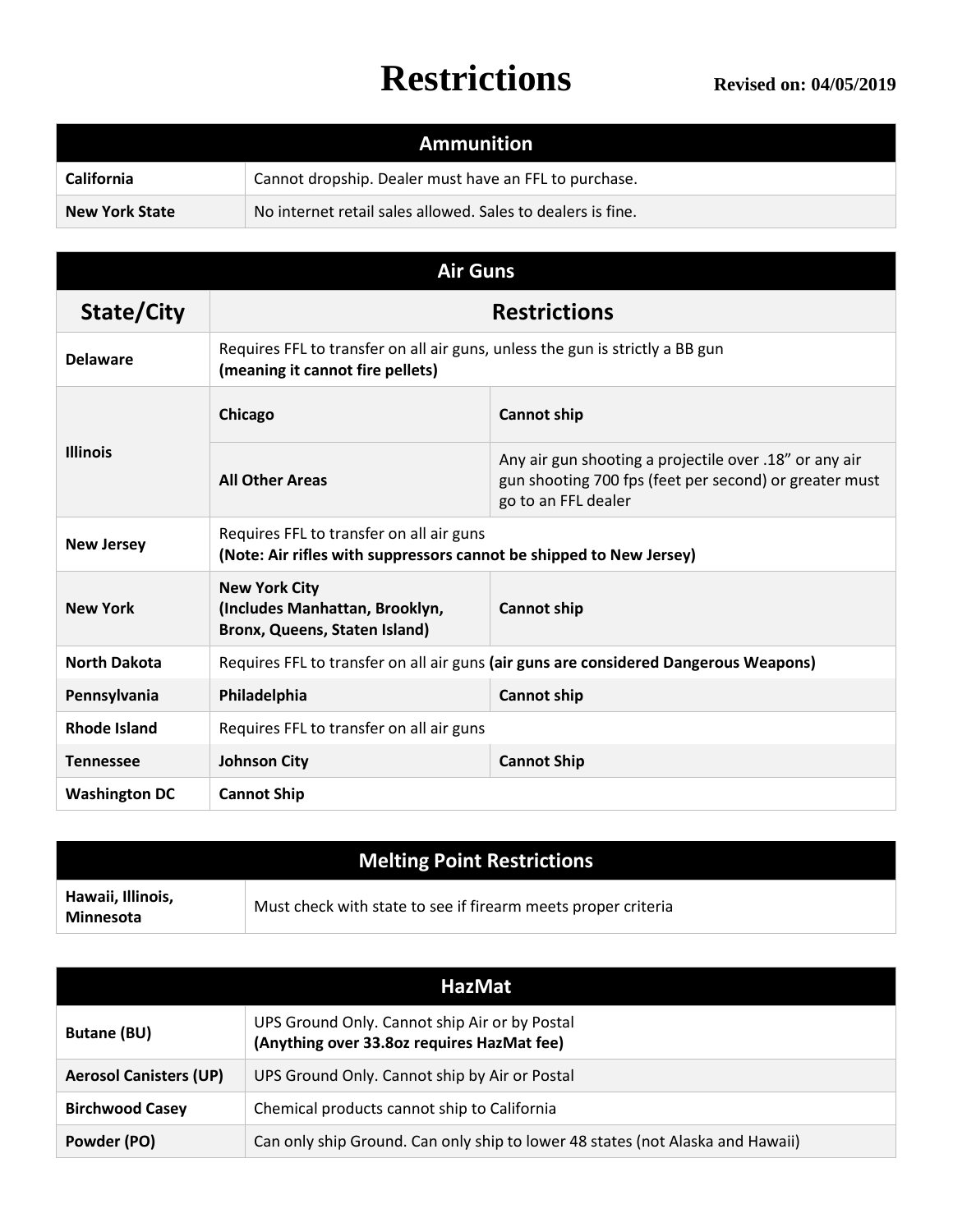| <b>Other Restrictions</b>                             |                                                                                                                                                                                                                                                                                                                                                            |                                                    |
|-------------------------------------------------------|------------------------------------------------------------------------------------------------------------------------------------------------------------------------------------------------------------------------------------------------------------------------------------------------------------------------------------------------------------|----------------------------------------------------|
| <b>Blank Firing Guns</b>                              | Chicago, IL; New York City, NY; Virginia                                                                                                                                                                                                                                                                                                                   | <b>Cannot Ship</b>                                 |
| Thompson Center -<br><b>Pistols and Frames</b>        | California, Maryland, Massachusetts                                                                                                                                                                                                                                                                                                                        | <b>Cannot Ship</b>                                 |
| <b>Muzzleloaders</b>                                  | <b>Illinois</b>                                                                                                                                                                                                                                                                                                                                            | <b>Requires FFL Transfer</b>                       |
| <b>Rossi Ranch Hand</b>                               | New York State                                                                                                                                                                                                                                                                                                                                             | <b>Cannot Ship</b>                                 |
| <b>FosTech - Echo AR II</b><br><b>Drop-In Trigger</b> | New Jersey, North Dakota, Oregon, Washington                                                                                                                                                                                                                                                                                                               | <b>Cannot Ship</b>                                 |
| <b>Pepper Spray</b>                                   | Varies by state.<br>Please check product descriptions for state restrictions.                                                                                                                                                                                                                                                                              | <b>Cannot Ship</b>                                 |
| <b>Stun Guns</b>                                      | Hawaii, Massachusetts, New York, Rhode Island, Wisconsin,<br>Washington DC. It also can not be shipped to the following<br>counties or cities: Newark, Wilmington and New County,<br>Delaware; Annapolis, Baltimore (City and County) and Howard<br>County, Maryland; Tacoma City, Washington; Denison and<br>Crawford County, Iowa; and Chicago, Illinois | <b>Cannot Ship</b>                                 |
| <b>NCSTAR</b>                                         | Connecticut                                                                                                                                                                                                                                                                                                                                                | <b>Body armor sales need</b><br>to be face-to-face |

| <b>Franklin Armory</b>                         |                                                                                                                               |                                                               |
|------------------------------------------------|-------------------------------------------------------------------------------------------------------------------------------|---------------------------------------------------------------|
| <b>Binary Triggers</b>                         | California, Washington DC, Iowa, New Jersey, New York,<br>Hawaii, Washington, Rhode Island, Florida, Maryland,<br>Connecticut | <b>Cannot Ship</b>                                            |
|                                                | Delaware                                                                                                                      | Can only be sold for use in<br>pistols and non-rifle firearms |
| <b>Buffer Springs and Gas</b><br><b>Blocks</b> | Delaware                                                                                                                      | Can only be sold for use in<br>pistols and non-rifle firearms |
| <b>Rifles</b>                                  | Vermont                                                                                                                       | Can only ship with 10rd<br>magazines                          |
| <b>Pistols</b>                                 | Vermont                                                                                                                       | Can only ship with 15rd<br>magazines                          |